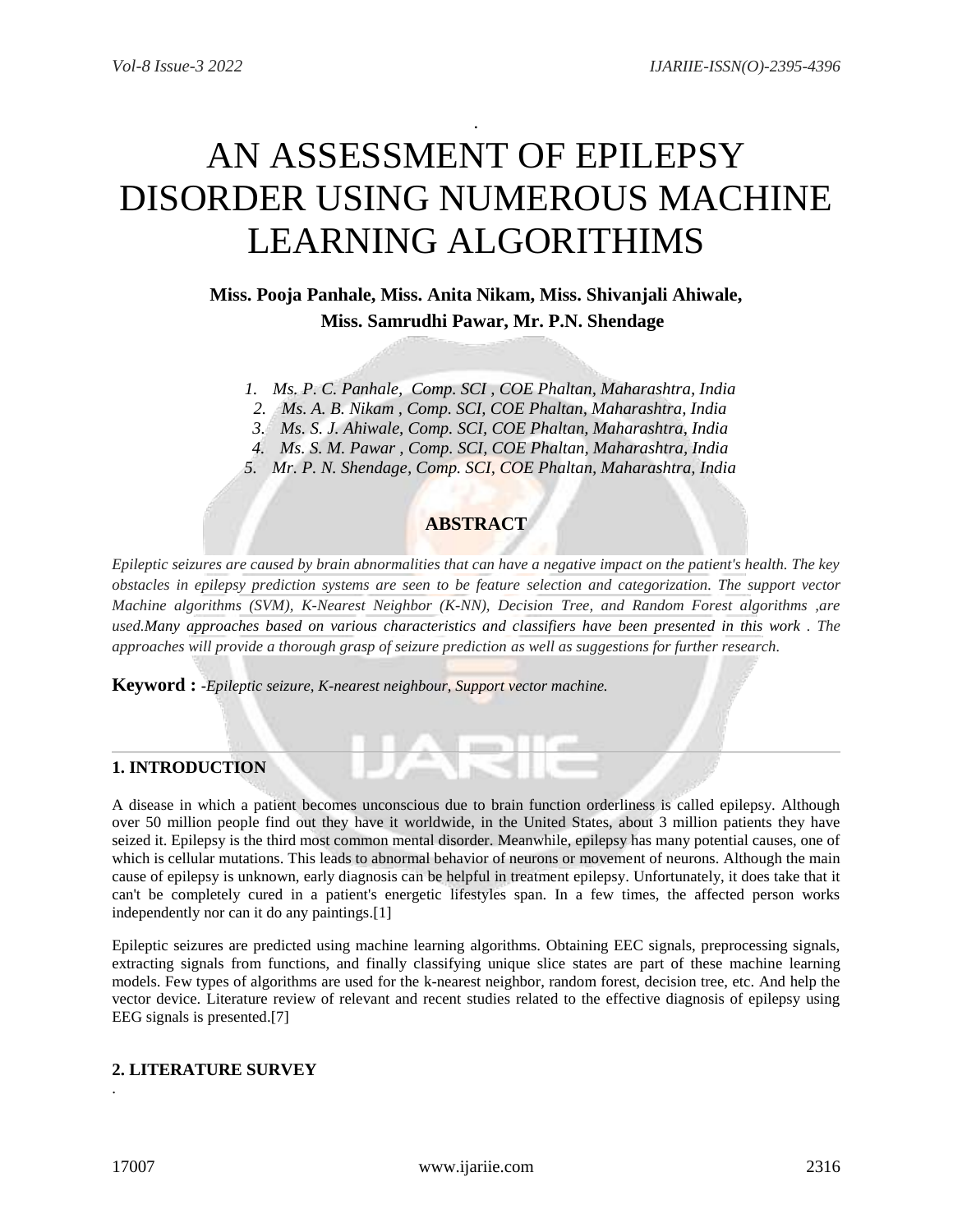#### **2.1 Classification algorithms**

Srinath R and Gayathri R [4] have provided an EEG data categorization algorithm for determining the patient's brain state. The method outlined in this White Paper can be used to effectively classify EEG alarms. EHS the warnings of all participants in the training and analysis of data sets are mutually impartial.

Advantages are follow :

- 1) They use Deep learning algorithms to implement it.
- 2) The capability to hit upon lengthy-term non-stop EEG recording turned into investigated.

Limitation :

This system is too more complicated for analysis to provide us accurate categorization for findings EEG severity diagnosis method.

#### **2.2** . **Neural network for robust detection**

Wei Zhao, 1 Wenbing Zhao,[5] have worked on robust seizure detection. according to as a result, this study worked well on many EEG classification tasks in the Bon Dataset. Seizures are classified into 2 categories (non-seizure and paroxysmal), 3 categories (systemic, intermittent, and seizure), and 5 categories, with data collected in various combinations to test a generic classification model (A, B, C, D, and E). Best performance comes from Class 2 and 3 type tests in a particular combination provide satisfactory overall performance.

#### **2.3 EEG-based Epileptic Seizure Detection**

Christine Osquist and Sandy Kang Lovgrena[3] have carried out a comparative evaluation of pattern reputation algorithms used for EEG-based totally epileptic seizure identity. EEG analysis allows for the differentiation of epileptic from normal data, as well as the differentiation of separate seizure stages. The normal stage is EEG data from a healthy person, the pre-ictal stage is EEG changes that occur before a seizure, and the inter-ictal stage is EEG changes that occur during a seizure. More classifiers could be examined in order to develop a more effective detecting approach.

#### **2.4. Classification of epileptic seizure dataset :-**

Khaled Mohamad Almustafa[1] used the separate wavelet transform and wavelet packet decomposition, as well as robust machine learning classification techniques and different feature extraction strategies, to perform automated epileptic seizure detection and prediction.

The authors looked at how wavelet constants could be used to classify EEG recordings. They use multiple resolutions of attenuation and artificial neural networks to classify EEG subsets in terms of delta, theta, alpha, beta, and gamma.

#### **2.5. Epileptic Seizure Detection Using Machine Learning:-**

HA Lateef and G Ralston[2], The principle motive of this paper is to build a greater efficient technique (Seizure Seeker) for evaluating EEG statistics the usage of gadget studying algorithms that might routinely distinguish among regular EEG output and epileptic seizures.

The researchers compared algorithm like logistic regression, support vector machines (SVM), Long Short-Term Memory (LSTM).all of the models were equipped the usage of the Orange facts mining software and current Python libraries. based on recurrent neural networks, the LSTM technique generated near-ideal class outcomes with a 99 percentage accuracy.

### **2.6. Machine learning methods**